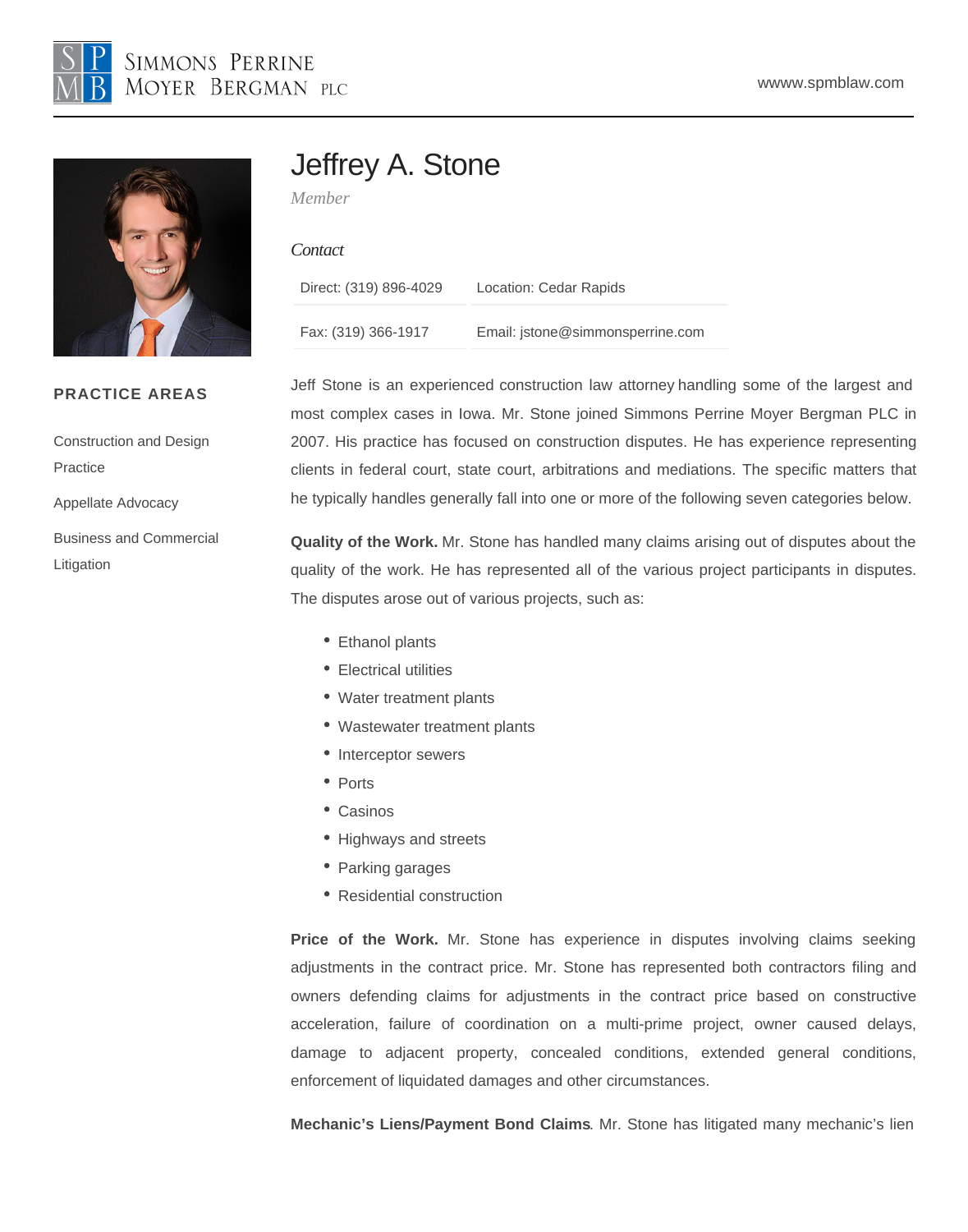claims under Iowa Code chapter 572, mechanic's liens and payment bond claims under Iowa Code chapter 573 and labor and materials on public improvements. Mr. Stone has represented owners, general contractors, subcontractors, sub-subcontractors and material suppliers on these claims.

**Defense of Design Professionals.** Mr. Stone often defends architects, engineers and surveyors against claims of professional negligence. Mr. Stone has handled more than fifty different professional negligence claims, including claims arising out of many different types of projects:

- Highways and bridges
- Dams
- Landfills
- Parking garages
- Building collapses
- Chemical laboratories
- Mechanical systems
- Sanitary sewers
- Storm sewers
- Detention basins
- Surveys
- Schools and gymnasiums
- $\bullet$  Pools
- Cladding
- Elevators

**General Counseling.** Mr. Stone acts as general counsel for many participants in construction projects, including owners, governmental entities, general contractors, construction managers, designers/builders, developers, architects, civil engineers, structural engineers, mechanical engineers, environmental engineers, surveyors, electrical engineers, roofing contractors, mechanical contractors, electrical contractors, heavy highway contractors, agricultural equipment contractors, excavation contractors, homebuilders and others. In his capacity as general counsel, he often provides advice to the project participants about the Iowa Construction Bidding Procedure Act. He also frequently advises clients regarding insurance coverage and indemnity.

**Contract Drafting.** Mr. Stone has drafted contract documents for many different types of construction projects. He has drafted everything from engineering-procurementconstruction contracts for multimillion dollar industrial projects to purchase orders and standard terms and conditions for subcontractors.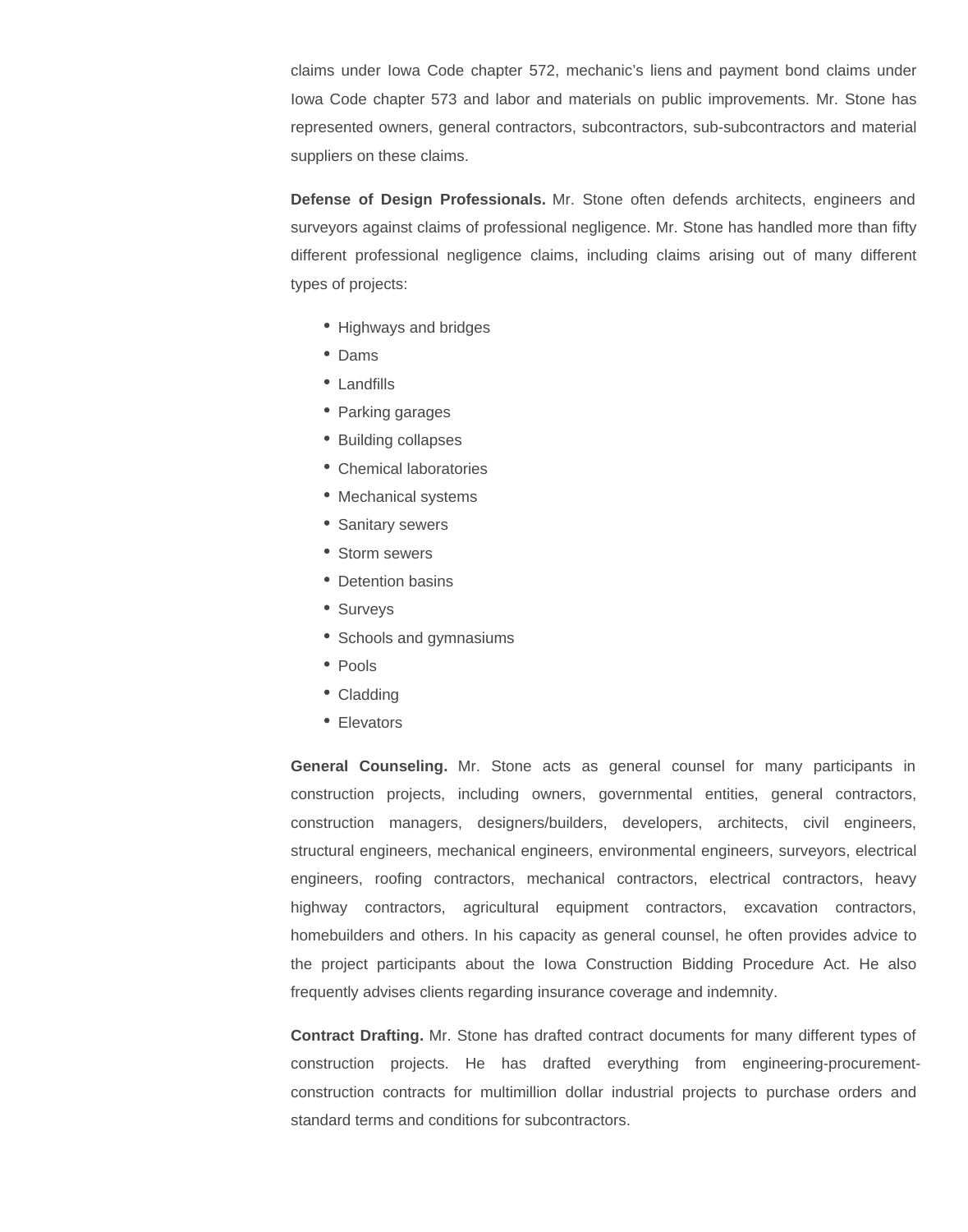**Renewable Energy.** Through his design and construction practice, Mr. Stone has had significant involvement with renewable energy projects. Mr. Stone has represented several general contractors in disputes arising out of photovoltaic solar projects. He has represented litigants in disputes arising out of the design and construction of ethanol plants, anaerobic digesters and landfill-gas-to-energy projects. He has also drafted contracts for renewable energy projects, including engineering-procurement-construction contracts, general construction contracts, design contracts and procurement contracts.

#### **Recruiting**

Mr. Stone also serves as the firm's recruiting attorney.

### Bar Admissions

• State of Iowa

### Court Admissions

- US Court of Appeals
	- Eighth Circuit
- US District Court
	- Northern & Southern Districts of Iowa

#### **Education**

- University of Iowa College of Law, JD, with high distinction, 2006
	- <sup>o</sup> Order of the Coif
- Grinnell College, BA, with honors, 2003
	- <sup>o</sup> Economics

### **Clerkship**

- Judicial Clerk to Ret. Judge William J. Riley, Former United States Circuit Judge for the Eighth Circuit Court of Appeal
- Judicial Assistant to the Honorable Linda R. Reade, Chief Judge, United States District Court for the Northern District of Iowa, 2005-2006

### Representative Experience